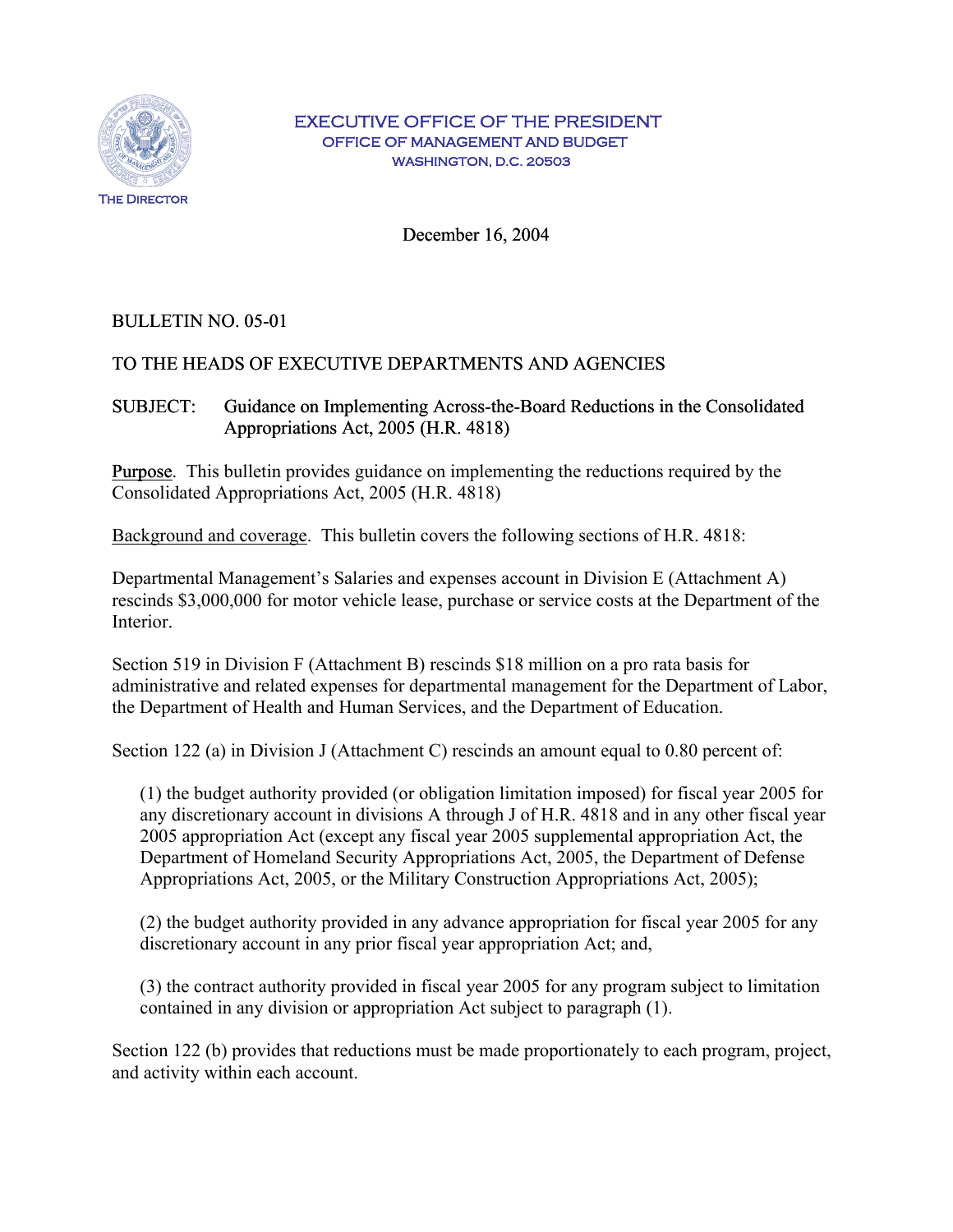Required actions. Agencies are required to do two things.

First, prepare a list of proposed reductions by Treasury Appropriation Fund Symbol (TAFS), type of budgetary resource, and the reduction amounts using the electronic format provided in Attachments D, E and F. This list should include amounts in unavailable receipt accounts associated with each special or trust fund TAFS.

Second, prepare any additional supporting information requested by your Resource Management Offices.

Agencies must send all these materials including their FY 2005 reapportionments to their OMB representative by Wednesday, December 29h. While OMB Circular A-11 requires agencies to submit re-apportionments within 10 days of enactment, we have pushed out the due date an additional five days, which is the latest due date allowable by law.

Attachments G and H provide detailed guidance for budget and accounting offices to execute and report these reductions.

Contact. Questions regarding this bulletin should be directed to the agency's OMB representatives.

 Joshua B. Bolten **Director** 

**Attachments**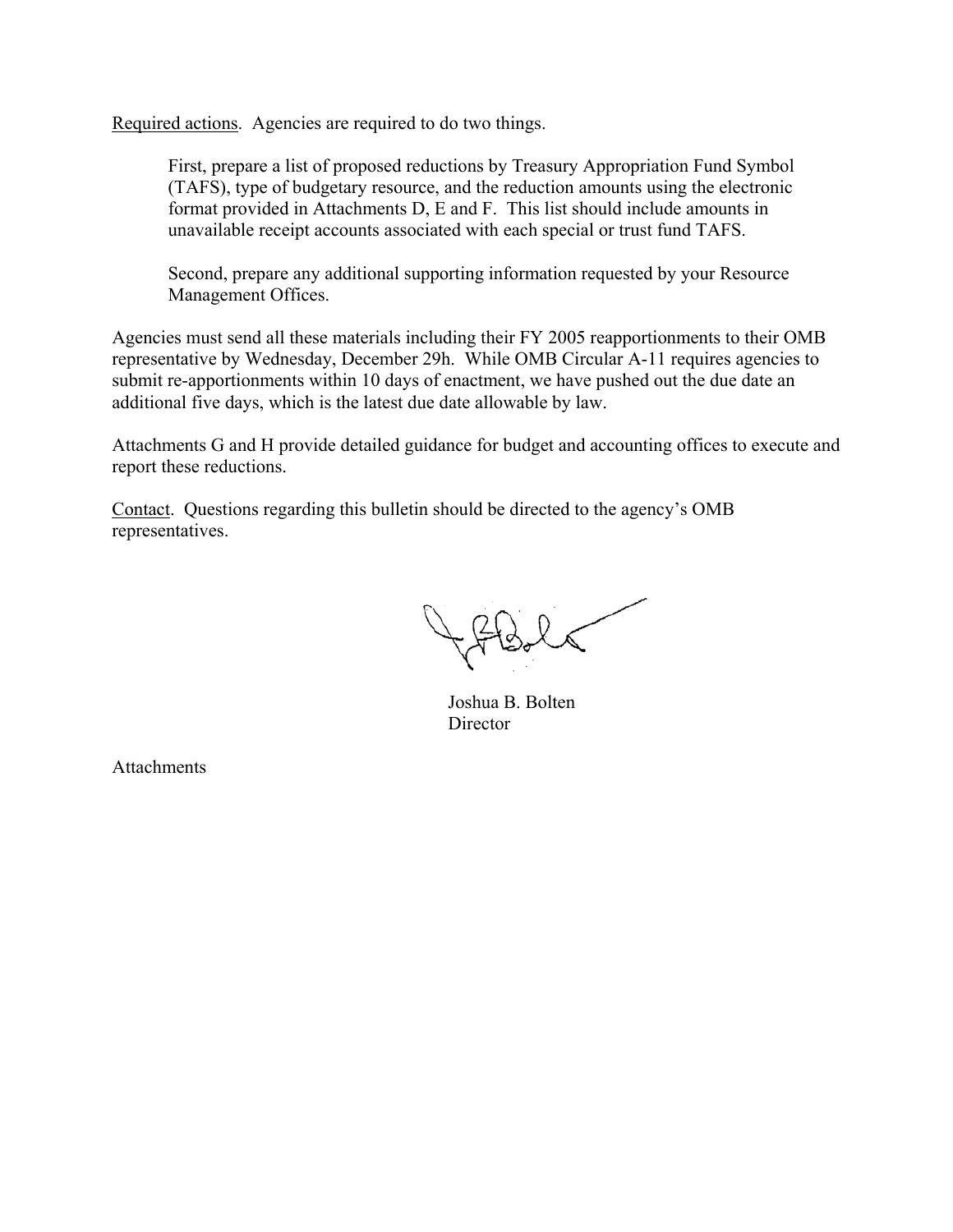### **DEPARTMENTAL MANAGEMENT: ACROSS-THE-BOARD REDUCTION**

### DEPARTMENTAL MANAGEMENT SALARIES AND EXPENSES (INCLUDING TRANSFER OF FUNDS)

Provided further, That amounts otherwise appropriated by this Act for motor vehicle lease, purchase or service costs at the Department of the Interior are reduced by \$3,000,000 and, not later than 30 days after the date of the enactment of this Act, the Director of the Office of Management and Budget shall submit to the Committees on Appropriations of the House of Representatives and the Senate a listing of the amounts by account of the reductions made pursuant to this proviso.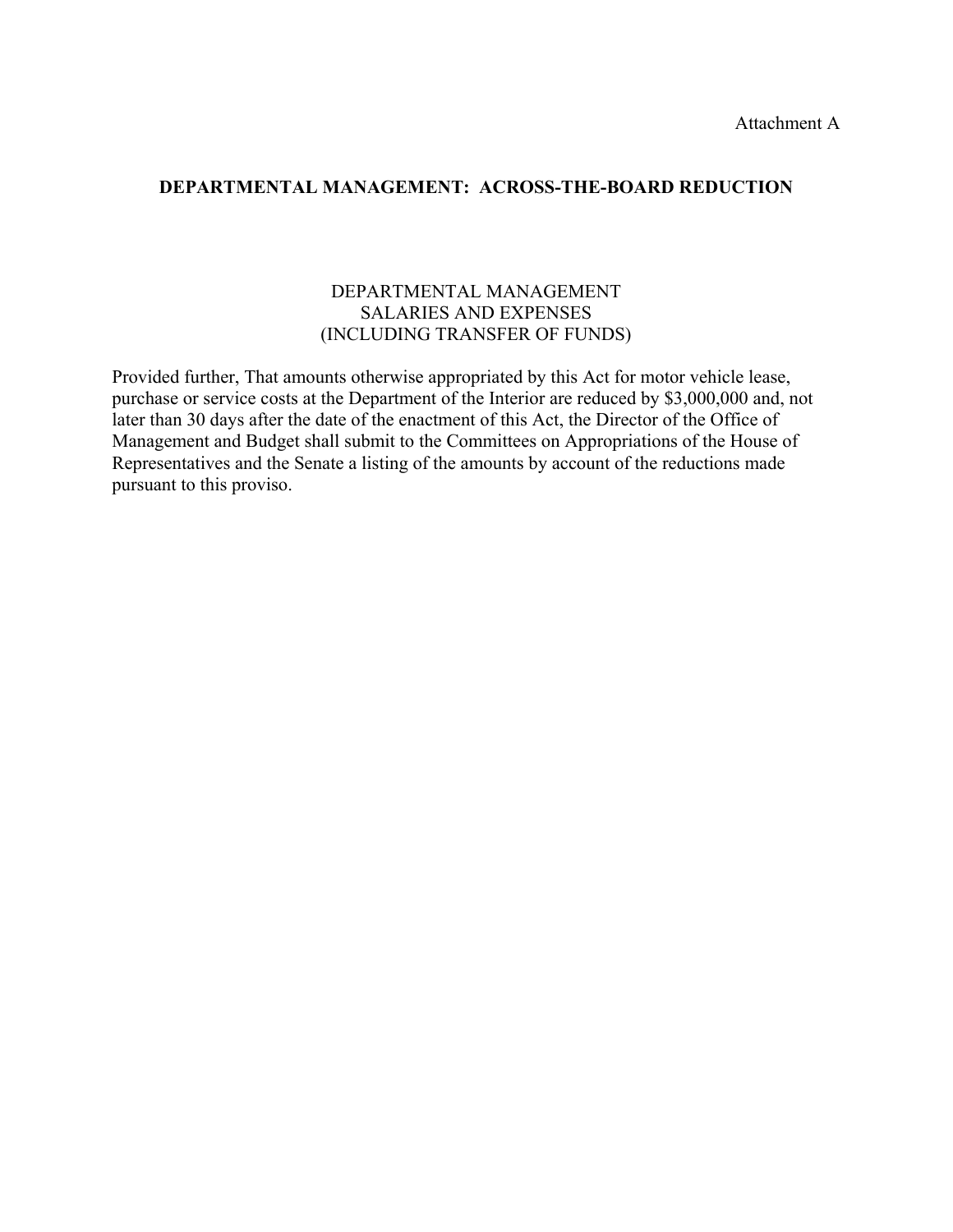#### Attachment B

### **SECTION 519: ACROSS-THE-BOARD REDUCTION**

SEC. 519. (a) IN GENERAL.—Amounts made available under this Act for the administrative and related expenses for departmental management for the Department of Labor, the Department of Health and Human Services, and the Department of Education shall be reduced on a pro rata basis by \$18,000,000: *Provided*, That not later than 15 days after the enactment of this Act, the Director of the Office of Management and Budget shall report to the House and Senate Committees on Appropriations the accounts subject to the pro rata reductions and the amount to be reduced in each account.

(b) LIMITATION.—The reduction required by subsection (a) shall not apply to the Food and Drug Administration and the Indian Health Service.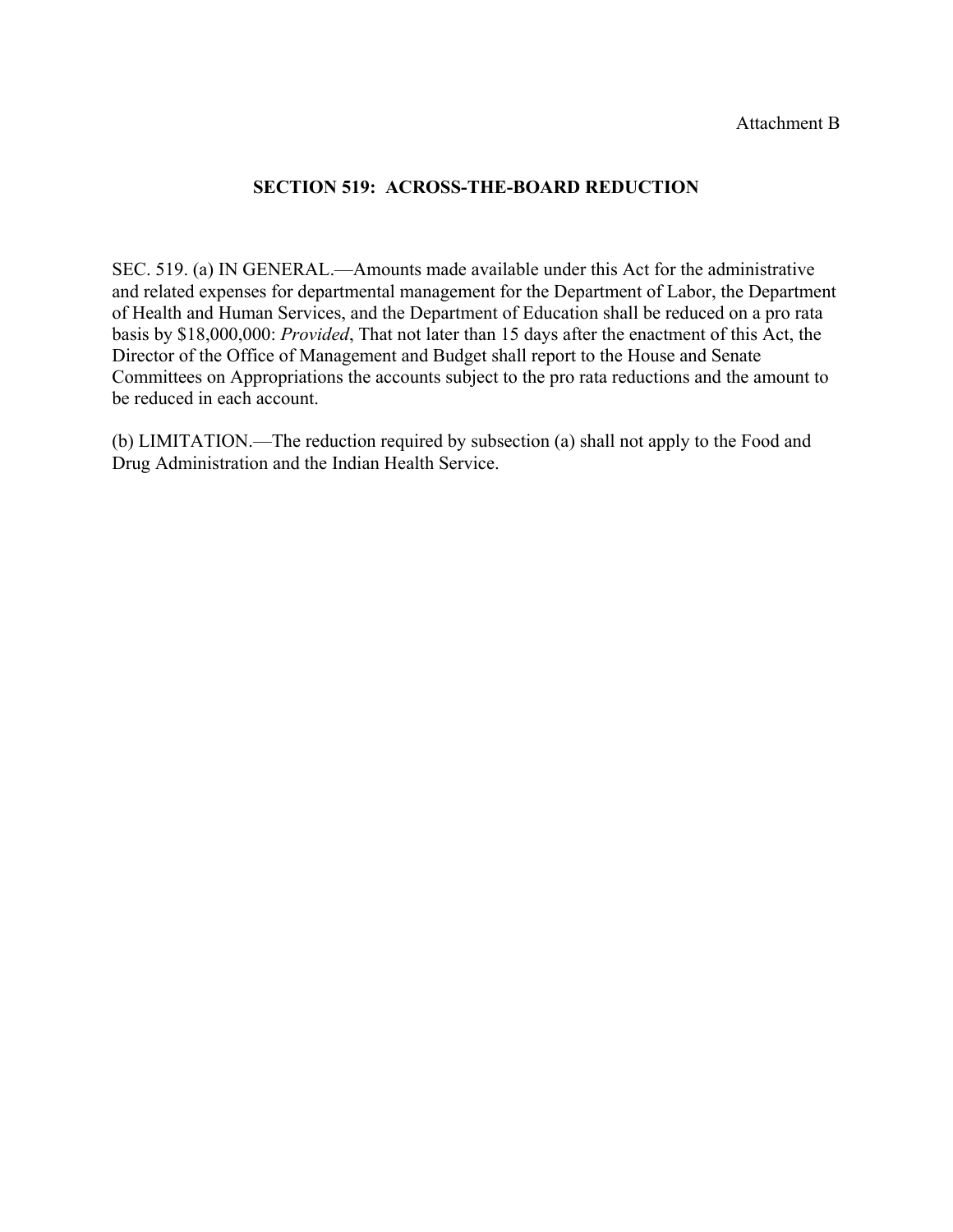### Attachment C

# **SECTION 122: ACROSS-THE-BOARD REDUCTIONS**

SEC. 122 (a) ACROSS-THE-BOARD RESCISSIONS. - There is hereby rescinded an amount equal to 0.80 percent of --

 (1) the budget authority provided (or obligation limitation imposed) for fiscal year 2005 for any discretionary account in divisions A through J of H.R. 4818 and in any other fiscal year 2005 appropriation Act (except any fiscal year 2005 supplemental appropriation Act, the Department of Homeland Security Appropriations Act, 2005, the Department of Defense Appropriations Act, 2005, or the Military Construction Appropriations Act, 2005);

(2) the budget authority provided in any advance appropriation for fiscal year 2005 for any discretionary account in any prior fiscal year appropriation Act; and,

(3) the contract authority provided in fiscal year 2005 for any program subject to limitation contained in any division or appropriation Act subject to paragraph (1).

(b) PROPORTIONATE APPLICATION. - Any rescission made by subsection (a) shall be applied proportionately –

 (1) to each discretionary account and each item of budget authority described in such subsection; and

 (2) within each such account and item, to each program, project, and activity (with programs, projects, and activities as delineated in the appropriation Act or accompanying reports for the relevant fiscal year covering such account or item, or for accounts and items not included in appropriation Acts, as delineated in the most recently submitted President's budget).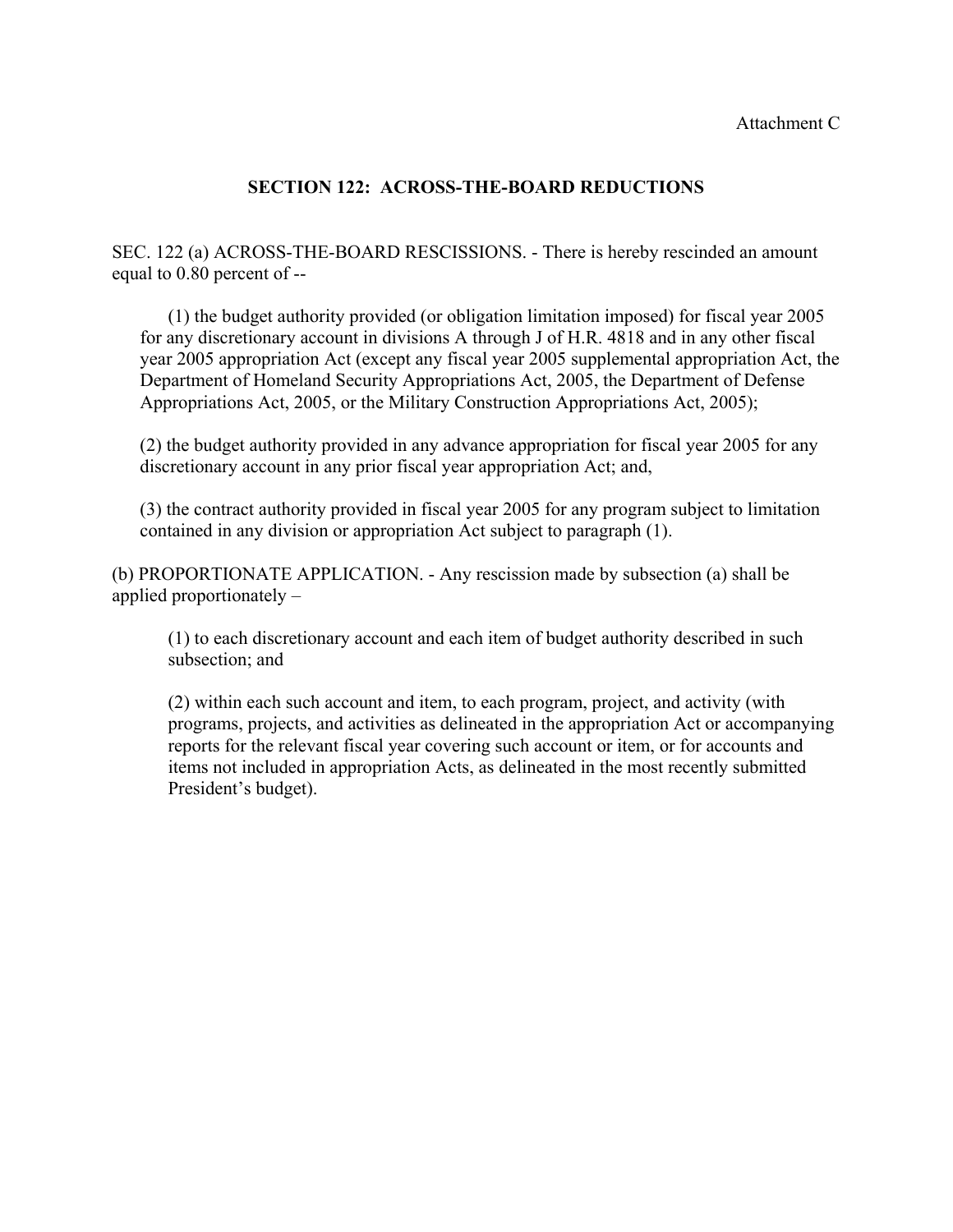# **H.R. 4818 Across-the-Board Reduction [Division E, Departmental Management, Salaries and expenses]**

| Department of the Interior                                            |      |                  |                                                        |                                                                                                                                                                                                                                                                                                                                                                                                                                                                                                                                  |                                                                                                                            | Amount of                                                                                                             | Does the reduction<br>require a FMS 6200 |          | If yes, then list the<br>unavailable receipt account<br>associated with the<br>special or trust fund TAFS. |
|-----------------------------------------------------------------------|------|------------------|--------------------------------------------------------|----------------------------------------------------------------------------------------------------------------------------------------------------------------------------------------------------------------------------------------------------------------------------------------------------------------------------------------------------------------------------------------------------------------------------------------------------------------------------------------------------------------------------------|----------------------------------------------------------------------------------------------------------------------------|-----------------------------------------------------------------------------------------------------------------------|------------------------------------------|----------|------------------------------------------------------------------------------------------------------------|
| Treasury                                                              |      |                  | Treasury                                               |                                                                                                                                                                                                                                                                                                                                                                                                                                                                                                                                  | Type of                                                                                                                    | Reduction                                                                                                             | warrant to be processed                  | Treasury | Treasury                                                                                                   |
| Agency                                                                | FY1  | FY <sub>2</sub>  | Account                                                | <b>Treasury Account Title</b>                                                                                                                                                                                                                                                                                                                                                                                                                                                                                                    | <b>Budgetary Resource</b>                                                                                                  | (in dollars)                                                                                                          | by Treasury?                             | Agency   | Account                                                                                                    |
| <b>EXAMPLES:</b>                                                      |      |                  |                                                        |                                                                                                                                                                                                                                                                                                                                                                                                                                                                                                                                  |                                                                                                                            |                                                                                                                       |                                          |          |                                                                                                            |
| 80<br>80<br>80<br>80<br>80<br>80                                      | 2005 | X<br>X<br>Χ<br>X | 2005 0174<br>0174<br>2006 0511<br>8065<br>5689<br>5488 | Salaries and expenses<br>Resource management<br>Program management<br>Safety program<br>Development management<br>Reseach and development                                                                                                                                                                                                                                                                                                                                                                                        | Appropriation<br><b>Advance Appropriation</b><br>Offsetting collections<br>Appropriation<br>Appropriation<br>Appropriation | $(\$432,567)$ Yes<br>$(\$76,543)$ Yes<br>$(\$56,547)$ No<br>$(\$756,434)$ No<br>$(\$567,544)$ Yes<br>$(\$954,874)$ No |                                          | 80       | 568910                                                                                                     |
| <b>Comments:</b><br>FY1<br>FY <sub>2</sub><br><b>Treasury Account</b> |      |                  | and a "X" for no-year TAFS.                            | FY1 will include a fiscal year for the first year of availability in a multi-year TAFS only.<br>FY2 will include a fiscal year for an annual TAFS, for the last year of availability in a multi-year TAFS,<br>Spreadsheet is formatted as text.<br>Type of Budgetary ResourceThe following is a list of possible budgetary resources:<br>Appropriation = SF 132/133 line 1A<br>Advance Appropriation = SF 132/133 line 1A<br>If you have identified another budgetary resource, please contact your agency's OMB representative. | Spending authority from offsetting collections = SF 132/133 line 3                                                         |                                                                                                                       |                                          |          |                                                                                                            |
| Amount of Reduction                                                   |      |                  |                                                        | This amount is required to be deducted and reported in dollars.                                                                                                                                                                                                                                                                                                                                                                                                                                                                  |                                                                                                                            |                                                                                                                       |                                          |          |                                                                                                            |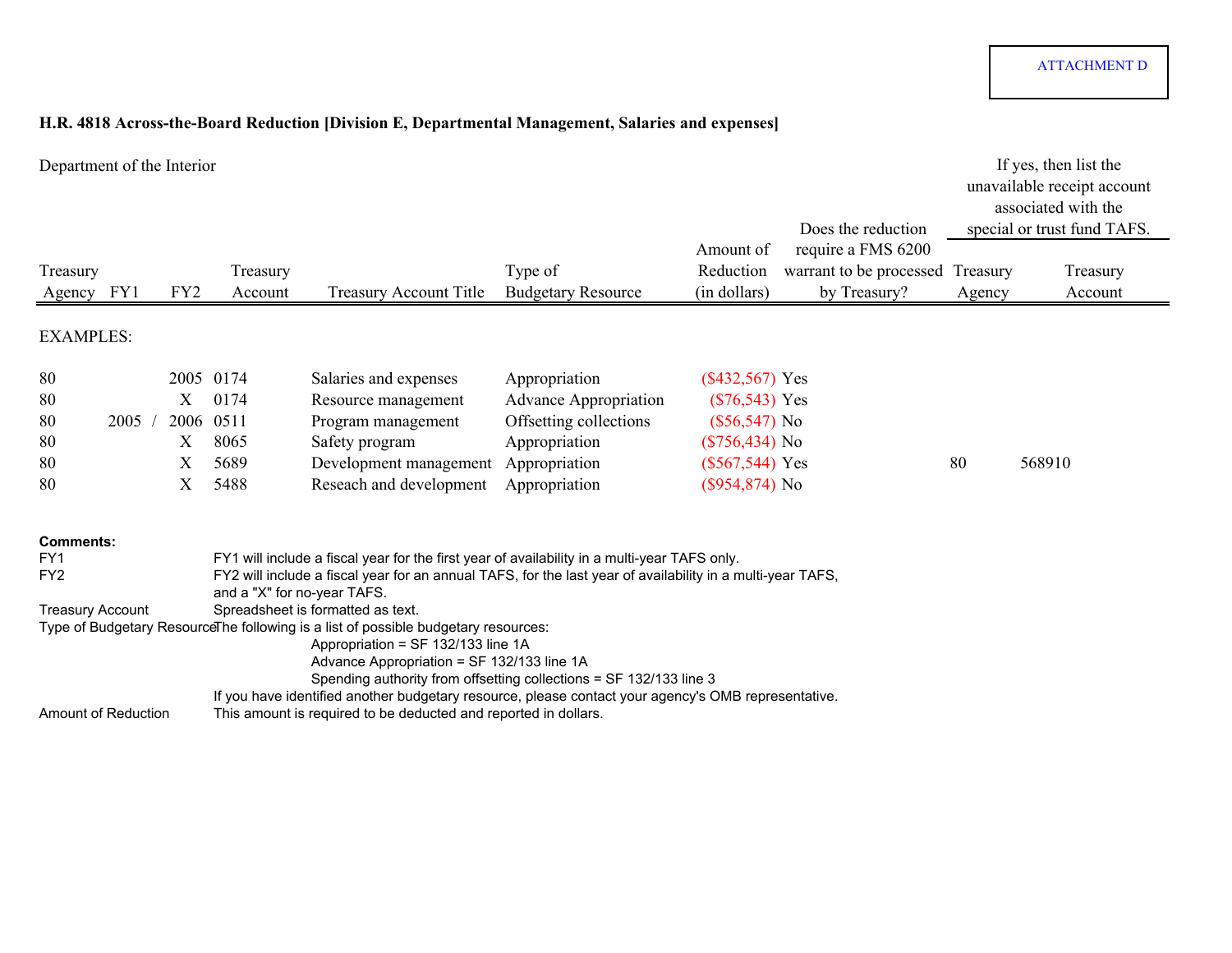# **H.R. 4818 Across-the-Board Reduction [Division F, section 519]**

| [Agency Name]                                                                                |      |                 |                                                |                                                                                                                                                                                                                                                                                                                                                                                                                                                                                                                                                                                                     |                                                                                                  |                                                                                                   | Does the reduction                                            |                    | If yes, then list the<br>unavailable receipt account<br>associated with the<br>special or trust fund TAFS. |
|----------------------------------------------------------------------------------------------|------|-----------------|------------------------------------------------|-----------------------------------------------------------------------------------------------------------------------------------------------------------------------------------------------------------------------------------------------------------------------------------------------------------------------------------------------------------------------------------------------------------------------------------------------------------------------------------------------------------------------------------------------------------------------------------------------------|--------------------------------------------------------------------------------------------------|---------------------------------------------------------------------------------------------------|---------------------------------------------------------------|--------------------|------------------------------------------------------------------------------------------------------------|
| Treasury<br>Agency                                                                           | FY1  | FY <sub>2</sub> | Treasury<br>Account                            | <b>Treasury Account Title</b>                                                                                                                                                                                                                                                                                                                                                                                                                                                                                                                                                                       | Type of<br><b>Budgetary Resource</b>                                                             | Amount of<br>Reduction<br>(in dollars)                                                            | require a FMS 6200<br>warrant to be processed<br>by Treasury? | Treasury<br>Agency | Treasury<br>Account                                                                                        |
| <b>EXAMPLES:</b>                                                                             |      |                 |                                                |                                                                                                                                                                                                                                                                                                                                                                                                                                                                                                                                                                                                     |                                                                                                  |                                                                                                   |                                                               |                    |                                                                                                            |
| 80<br>80<br>80<br>80<br>80                                                                   | 2005 | Х<br>Х<br>X     | 2005 0174<br>2006 0174<br>8065<br>5689<br>5488 | Salaries and expenses<br>Resource management<br>Program management<br>Development management<br>Reseach and development                                                                                                                                                                                                                                                                                                                                                                                                                                                                             | Appropriation<br><b>Advance Appropriation</b><br>Appropriation<br>Appropriation<br>Appropriation | $(\$432,567)$ Yes<br>$(\$76,543)$ Yes<br>$(\$56,547)$ No<br>$(\$567,544)$ Yes<br>$(\$954,874)$ No |                                                               | 80                 | 568910                                                                                                     |
| <b>Comments:</b><br>FY1<br>FY <sub>2</sub><br><b>Treasury Account</b><br>Amount of Reduction |      |                 | and a "X" for no-year TAFS.                    | FY1 will include a fiscal year for the first year of availability in a multi-year TAFS only.<br>FY2 will include a fiscal year for an annual TAFS, for the last year of availability in a multi-year TAFS,<br>Spreadsheet is formatted as text.<br>Type of Budgetary Resourc The following is a list of possible budgetary resources:<br>Appropriation = SF 132/133 line 1A<br>Advance Appropriation = SF 132/133 line 1A<br>If you have identified another budgetary resource, please contact your agency's OMB representative.<br>This amount is required to be deducted and reported in dollars. |                                                                                                  |                                                                                                   |                                                               |                    |                                                                                                            |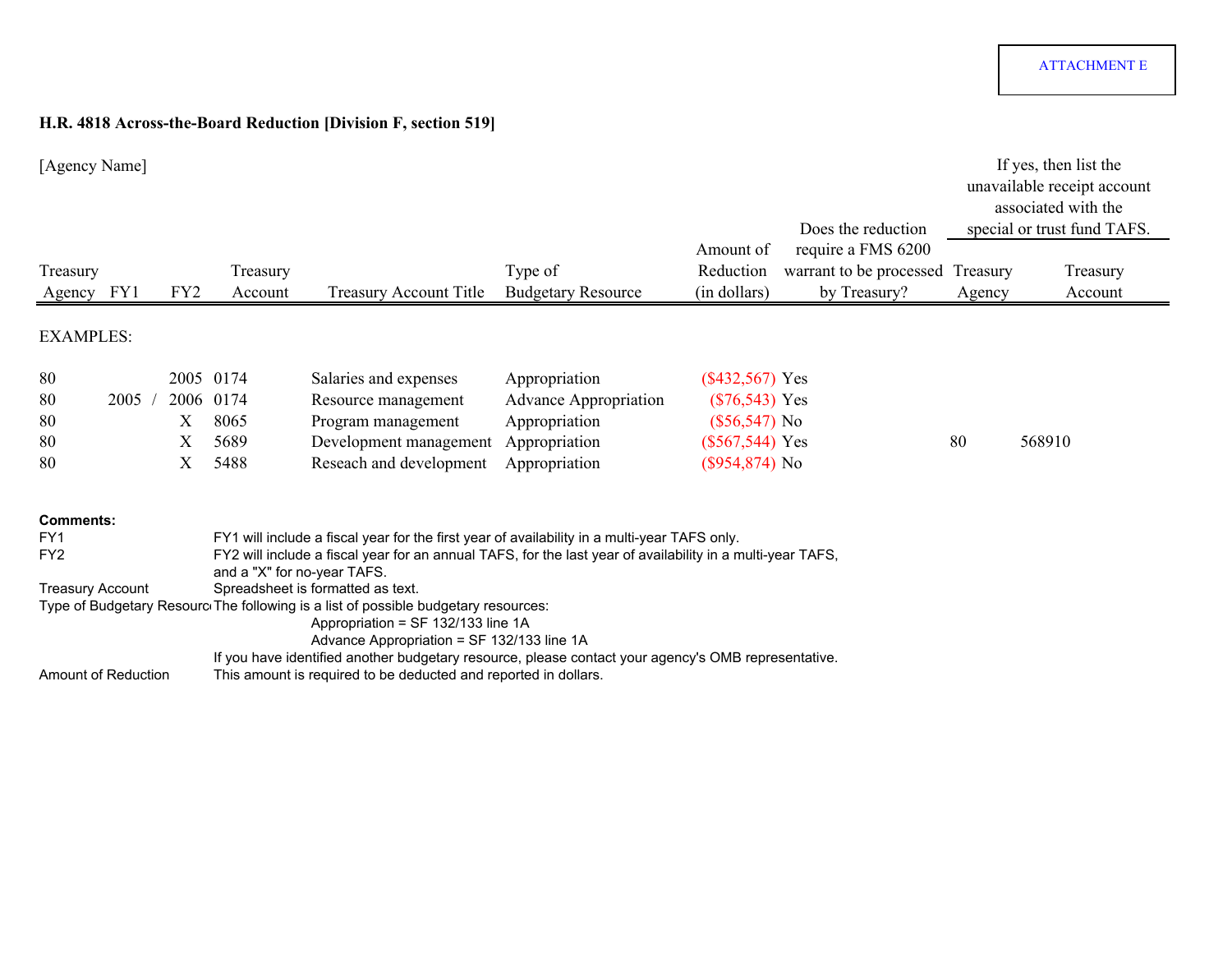# **H.R. 4818 Across-the-Board Reduction [Division J, section 122 (a)]**

| [Agency Name]                      |      |                 |                             |                                                                                                                                                                                                                                                   |                              |                        | Does the reduction                            |          | If yes, then list the<br>unavailable receipt account<br>associated with the<br>special or trust fund TAFS. |
|------------------------------------|------|-----------------|-----------------------------|---------------------------------------------------------------------------------------------------------------------------------------------------------------------------------------------------------------------------------------------------|------------------------------|------------------------|-----------------------------------------------|----------|------------------------------------------------------------------------------------------------------------|
| Treasury                           |      |                 | Treasury                    |                                                                                                                                                                                                                                                   | Type of                      | Amount of<br>Reduction | require a FMS 6200<br>warrant to be processed | Treasury | Treasury                                                                                                   |
| Agency FY1                         |      | FY <sub>2</sub> | Account                     | <b>Treasury Account Title</b>                                                                                                                                                                                                                     | <b>Budgetary Resource</b>    | (in dollars)           | by Treasury?                                  | Agency   | Account                                                                                                    |
| <b>EXAMPLES:</b>                   |      |                 |                             |                                                                                                                                                                                                                                                   |                              |                        |                                               |          |                                                                                                            |
| 80                                 |      |                 | 2005 0174                   | Salaries and expenses                                                                                                                                                                                                                             | Appropriation                | $(\$432,567)$ Yes      |                                               |          |                                                                                                            |
| 80                                 |      | Х               | 0174                        | Resource management                                                                                                                                                                                                                               | <b>Advance Appropriation</b> | $(\$76,543)$ Yes       |                                               |          |                                                                                                            |
| 80                                 | 2005 | 2006            | 0511                        | Program management                                                                                                                                                                                                                                | Appropriation                | $(\$56,547)$ Yes       |                                               |          |                                                                                                            |
| 80                                 |      | Х               | 8065                        | Safety program                                                                                                                                                                                                                                    | <b>Contract Authority</b>    | $(\$756,434)$ No       |                                               |          |                                                                                                            |
| 80                                 |      | 2005            | 8065                        | Safety program                                                                                                                                                                                                                                    | <b>Obligation Limitation</b> | $(\$56,547)$ No        |                                               |          |                                                                                                            |
| 80                                 |      | Χ               | 5689                        | Development management                                                                                                                                                                                                                            | Appropriation                | $(\$567,544)$ Yes      |                                               | 80       | 568910                                                                                                     |
| 80                                 |      | X               | 5488                        | Reseach and development                                                                                                                                                                                                                           | Appropriation                | $($954,874)$ No        |                                               |          |                                                                                                            |
| <b>Comments:</b>                   |      |                 |                             |                                                                                                                                                                                                                                                   |                              |                        |                                               |          |                                                                                                            |
| FY <sub>1</sub><br>FY <sub>2</sub> |      |                 | and a "X" for no-year TAFS. | FY1 will include a fiscal year for the first year of availability in a multi-year TAFS only.<br>FY2 will include a fiscal year for an annual TAFS, for the last year of availability in a multi-year TAFS,                                        |                              |                        |                                               |          |                                                                                                            |
| <b>Treasury Account</b>            |      |                 |                             | Spreadsheet is formatted as text.                                                                                                                                                                                                                 |                              |                        |                                               |          |                                                                                                            |
|                                    |      |                 |                             | Type of Budgetary Resourc The following is a list of possible budgetary resources:<br>Appropriation = SF 132/133 line 1A<br>Advance Appropriation = SF 132/133 line 1A<br>Contract Authority = SF 132/133 line 1C<br><b>Obligation Limitation</b> |                              |                        |                                               |          |                                                                                                            |
| Amount of Reduction                |      |                 |                             | If you have identified another budgetary resource, please contact your agency's OMB representative.<br>This amount is required to be deducted and reported in dollars.                                                                            |                              |                        |                                               |          |                                                                                                            |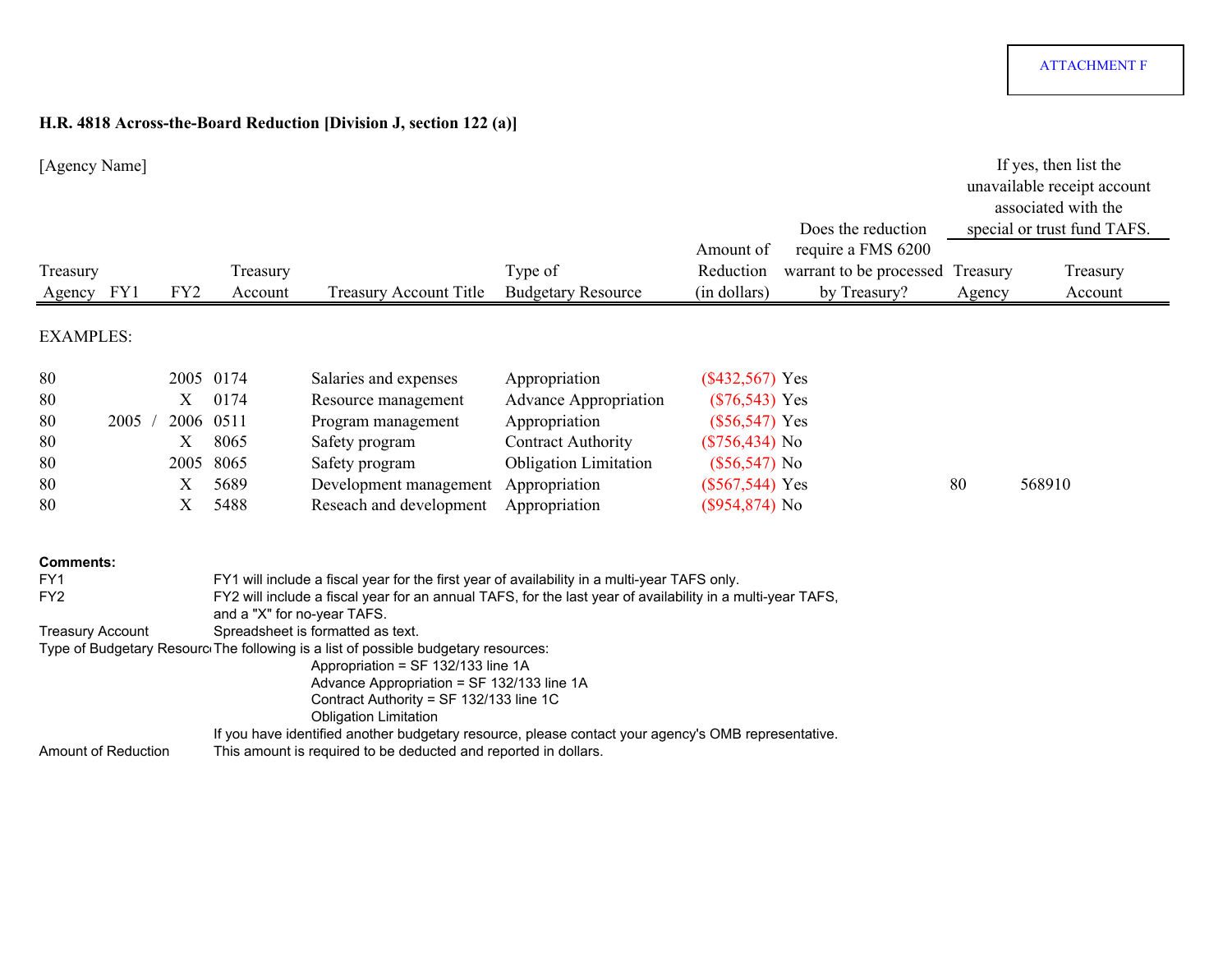# **INSTRUCTIONS FOR ACCOUNTING AND BUDGET OFFICES RELATED TO EXECUTING AND REPORTING THE SECTION 122 REDUCTION OF H.R. 4818**

OMB, working with the Treasury Financial Management Service, has prepared the following instructions related to executing and reporting the section 122 reduction of H.R. 4818.

### **What accounting event happened that must be acted on?**

Division H, section 122 of the Consolidated Appropriations Act, 2005 (H.R. 4818) contains an across-the-board reduction. The Public Law is 108-447.

# **How much flexibility do I have in allocating the reduction?**

The language says: "Any rescission made by subsection (a) shall be applied proportionately--

- "(1) to each discretionary account and each item of budget authority described in such subsection; and
- "(2) within each such account and item, to each program, project, and activity (with programs, projects, and activities as delineated in the appropriation Act or accompanying reports for the relevant fiscal year covering such account or item, or for accounts and items not included in appropriation Acts, as delineated in the most recently submitted President's budget)."

### **What general rules do I apply in calculating the reduction?**

Section 122 (a) includes detailed instructions on applying the reduction, which interact in various ways with the base appropriation language in the bill. Therefore, you should apply the following basic rules:

- 1. Scope of the Reduction. The reduction applies to all discretionary spending authority provided in the bill or in previous appropriations acts for fiscal year (FY) 2005:
	- a. Discretionary authority. The across-the-board reduction only applies to discretionary amounts. It does not apply to mandatory amounts.
	- b. Spending authority. The reduction applies to spending authority provided by the bill (i.e., budget authority, obligation limitations, and contract authority).
	- c. Advance appropriations. The reduction applies to any advance appropriation for FY 2005 provided in any prior appropriations act, i.e., FY 2004 or prior appropriations acts. Advance appropriations FY 2006 or future years provided in H.R. 4818 are not subject to the reduction.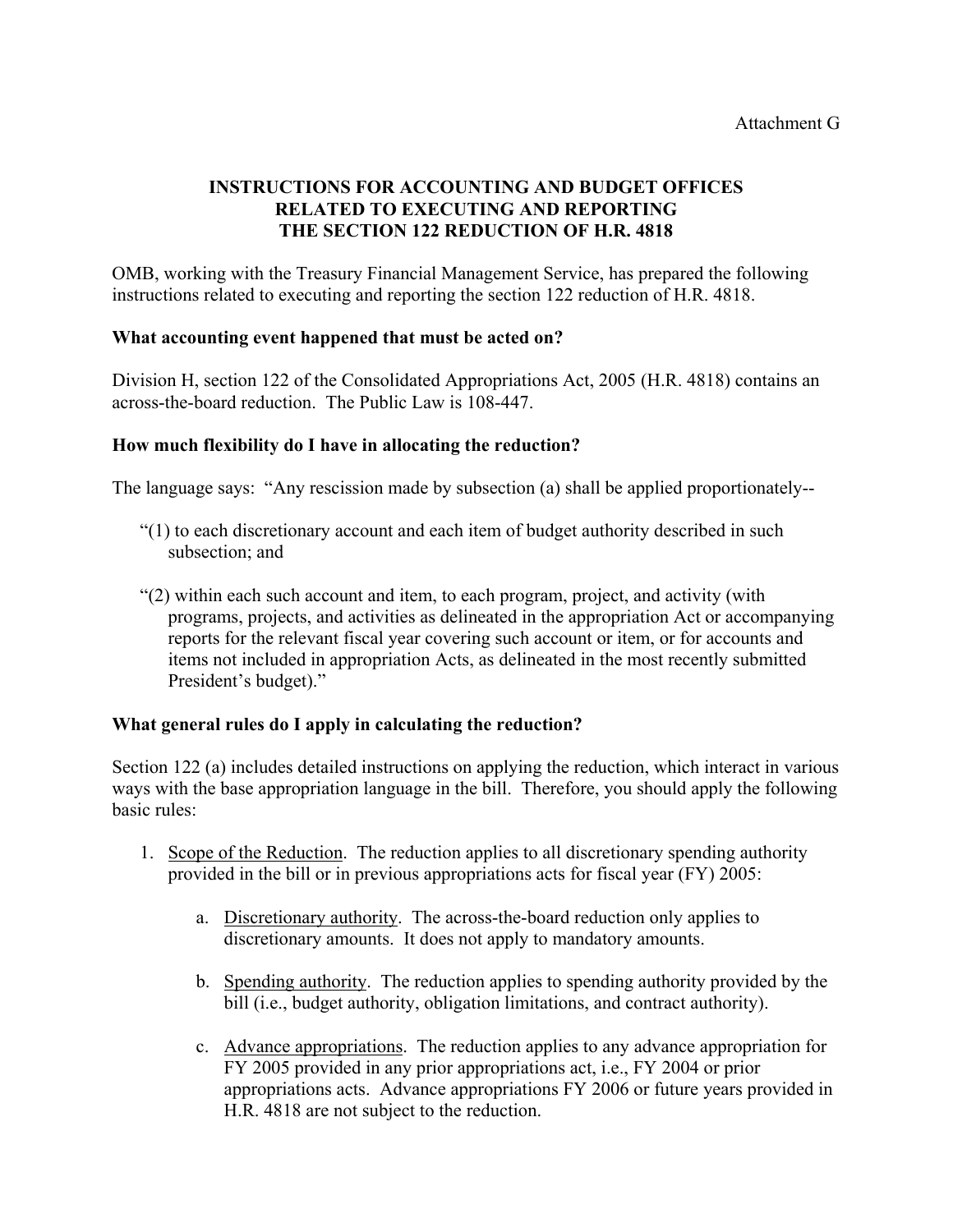- 2. Offsetting Collections from Federal sources and the Public. In general, the reduction applies to net positive spending authority. Therefore the reduction is not applied to spending authority from offsetting collections from Federal sources and the public *provided by the bill*. If the agency may spend certain offsetting collections without appropriations action, then those offsetting collections are not reduced.
- 3. Unobligated balances. The reduction does not apply against unobligated balances brought forward October 1, 2004.
- 4. Multiple Reductions. If your account has more than one reduction on the amount newly appropriated, apply the reductions in the following sequence: (1) account-specific rescission, (2) agency-wide reduction, (3) appropriation act-wide reduction, and (4) government-wide reduction. For example, if an account has an account-specific rescission of \$5M against new budget authority of \$400M, subtract the \$5M from the budget authority of \$400M and then apply the next reduction to BA of \$395M.
- 5. Proportionate application. The Act requires that the reductions be applied equally to each *account* and separately to each *item.* Then, *within each account and each item*, apply the rescission to each program, project, and activity subject to the rescission.
- 6. Program, project, and activity (PPA). PPAs are defined as that level of appropriations detail specified:
	- a. In the appropriation act or accompanying report, including earmarks and directives; or
	- b. If the detail in (a) does not exist, in the program and financing schedule of the President's Budget.
	- c. *Credit programs*. The reduction percentage is applied *separately* to the administrative expenses, the direct loan subsidy, and the guaranteed loan subsidy.
- 7. Nonexpenditure transfers. Since the across-the-board reduction is applied to the account that receives the appropriation, the across-the-board reduction is applied to the parent account where the appropriation is received.
- 8. Permanent or temporary reductions.
	- a. For most accounts the amounts rescinded by section 122 (a) are *permanent* and returned to miscellaneous receipts in the Treasury. This covers amounts appropriated from the General Fund of the Treasury.
	- b. However, for special, trust, and revolving funds to which the section 122 (a) reduction applies, the amounts are *temporarily* not available during this fiscal year. For special or trust fund expenditure accounts associated with unavailable receipt accounts, the amounts rescinded are returned to the corresponding unavailable receipt accounts from which they can be subsequently appropriated.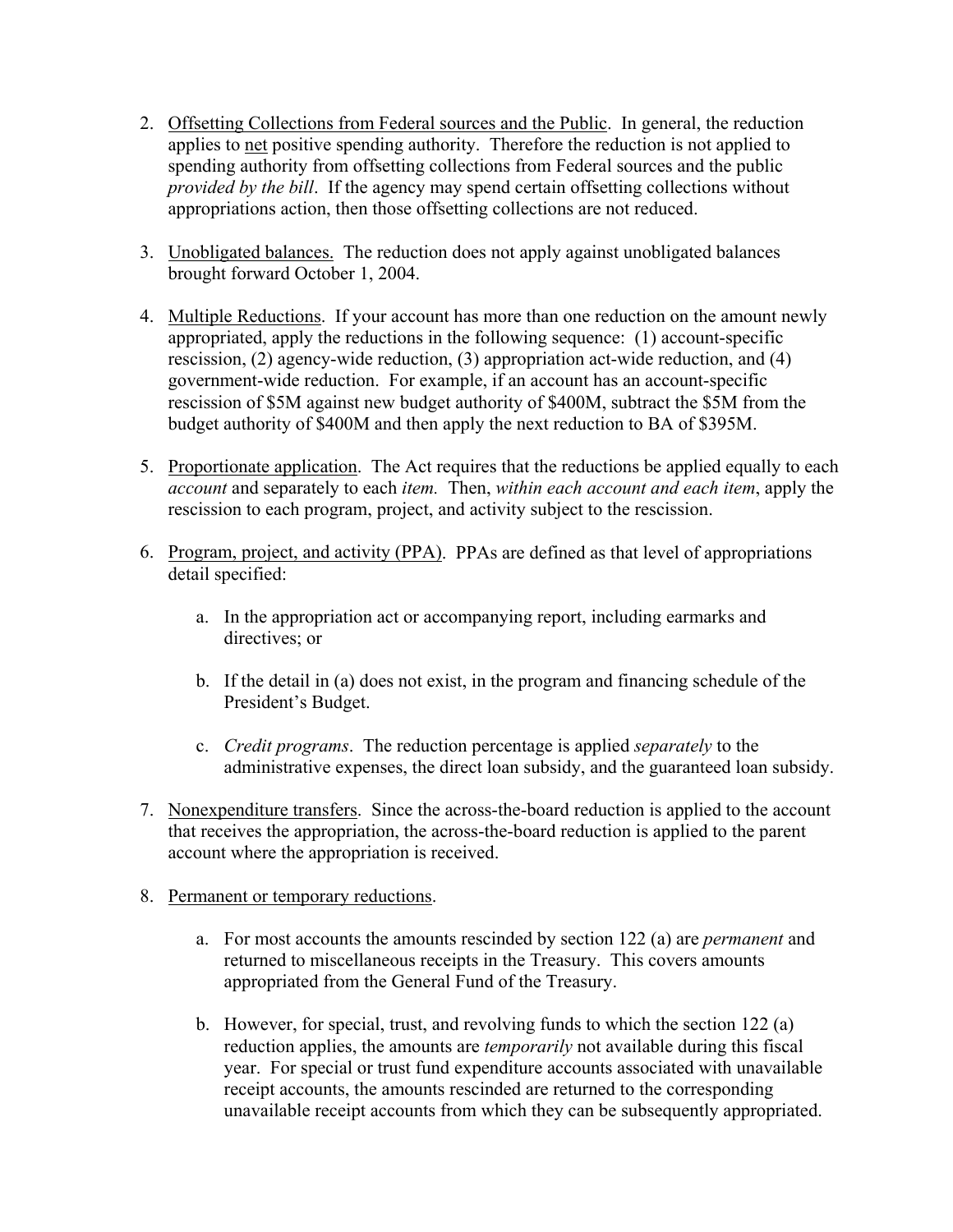For special or trust fund expenditure accounts associated with available receipt accounts and revolving funds, the amounts rescinded stay in the fund but they are simply not available for obligation.

9. Rounding rules. The reduction will be *taken in dollars.* However, for reporting purposes, the reductions may be rounded to thousands or millions, as appropriate. For example, the reductions will be *reported in whole dollars* on the Treasury warrants, which are issued in dollars. The reductions will be *rounded to millions* in the Program and Financing schedule, as required by OMB Circular No. A-11.

### **In general, what must I do?**

When executing the reduction, ensure that you consistently report the reduction on the SF 132, SF 133, and the actual column of the FY 2006 Budget Program and Financing (P&F) schedule.

# **Specifically, what must I do?**

1. OMB Bulletin. Respond to the OMB Bulletin. A copy of the enacted appropriations language and instructions for responding are contained in an attachment to the Bulletin.

2. FMS 6200 Warrant. Contact the Department of the Treasury's Financial Management Service (FMS) Budget Reports Division to request a negative FMS 6200 Warrant for affected accounts appropriated from the General Fund of the Treasury or associated with unavailable receipt accounts. You will need to know the amount and the TAFS (which includes the period of availability) to request a warrant. You can fax reduction requests to Treasury at 202-874-9944.

Like last year, OMB will provide FMS with a list of accounts and reduction amounts that agencies provided to OMB. FMS will cross check warrant requests received from the agencies against this list, send any request that does not agree with this list to OMB, and not process the request until OMB approves the change.

3. SF 132 Apportionment. Prepare an SF 132 Apportionment with reduction amounts on the appropriate line number. For general funds or TAFS with contract authority, use line 6B "Enacted reductions (-)." For special, trust, and revolving funds, use line 5 "Temporarily not available pursuant to Public Law 108-447". Refer to the Treasury Financial Manual, USSGL Supplement or consult your agency's USSGL representative to identify the specific U.S. Government Standard General Ledger account codes that provide the mechanism to either make the funds temporarily or permanently not available. See OMB Circular No. A-11, Appendix F for further guidance.

4. U.S. Government Standard General Ledger (USSGL)/FACTS II. Record the reduction using the appropriate USSGL account codes in your accounting system so that the proper amounts will be reported via FACTS II. FACTS II will then create the SF 133 and initial set of data for the P&F schedule. When reporting the reduction via FACTS II, use 108-447 for Public Law Number. For general funds appropriated from the General Fund of the Treasury or contract authority, use USSGL account 4392. For special or trust fund expenditure accounts related to available receipt accounts and revolving funds, use USSGL account 4382. For special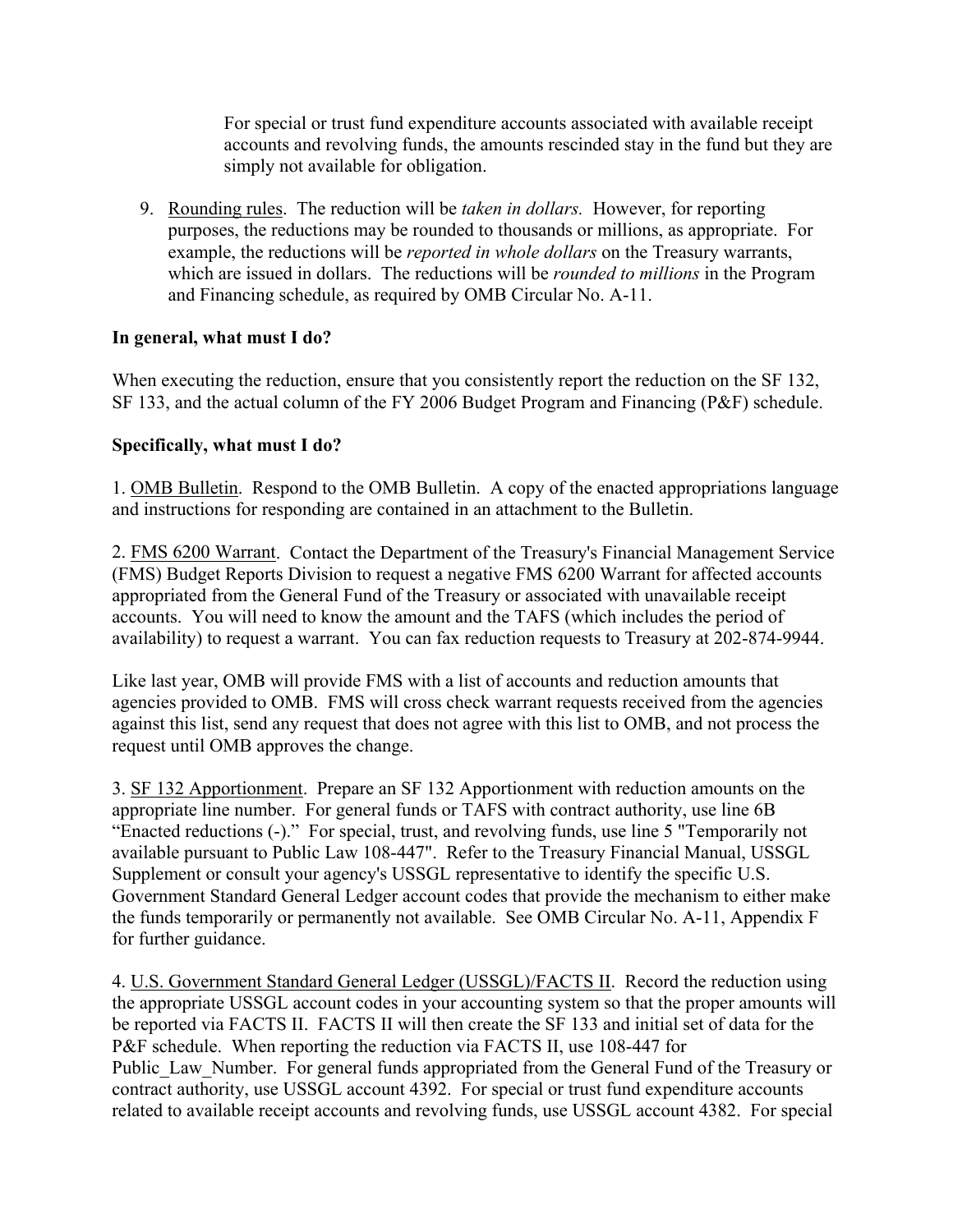or trust fund expenditure accounts related to unavailable receipt accounts, use USSGL account 4387. See Treasury Financial Manual, USSGL Supplement or consult your agency's USSGL representative for further guidance.

5. SF 133 Report on Budget Execution and Budgetary Resources. By using FACTS II appropriately, the amounts will crosswalk to SF 133 line 5 "Temporarily not available pursuant to Public Law 108-447" or line 6B " Enacted reductions (-)" See OMB Circular No. A-11, Appendix F for further guidance.

6. Budget Program and Financing (P&F) schedule. As a result of correctly reporting the amounts via FACTS II for the fourth quarter of FY 2005, they will be automatically crosswalked to the appropriate P&F line number. The accounting and the budget offices must work together to ensure that the actual column of the FY 2007 Budget P&F schedule accurately reflects this reduction. See OMB Circular No. A-11, section 82 for further guidance.